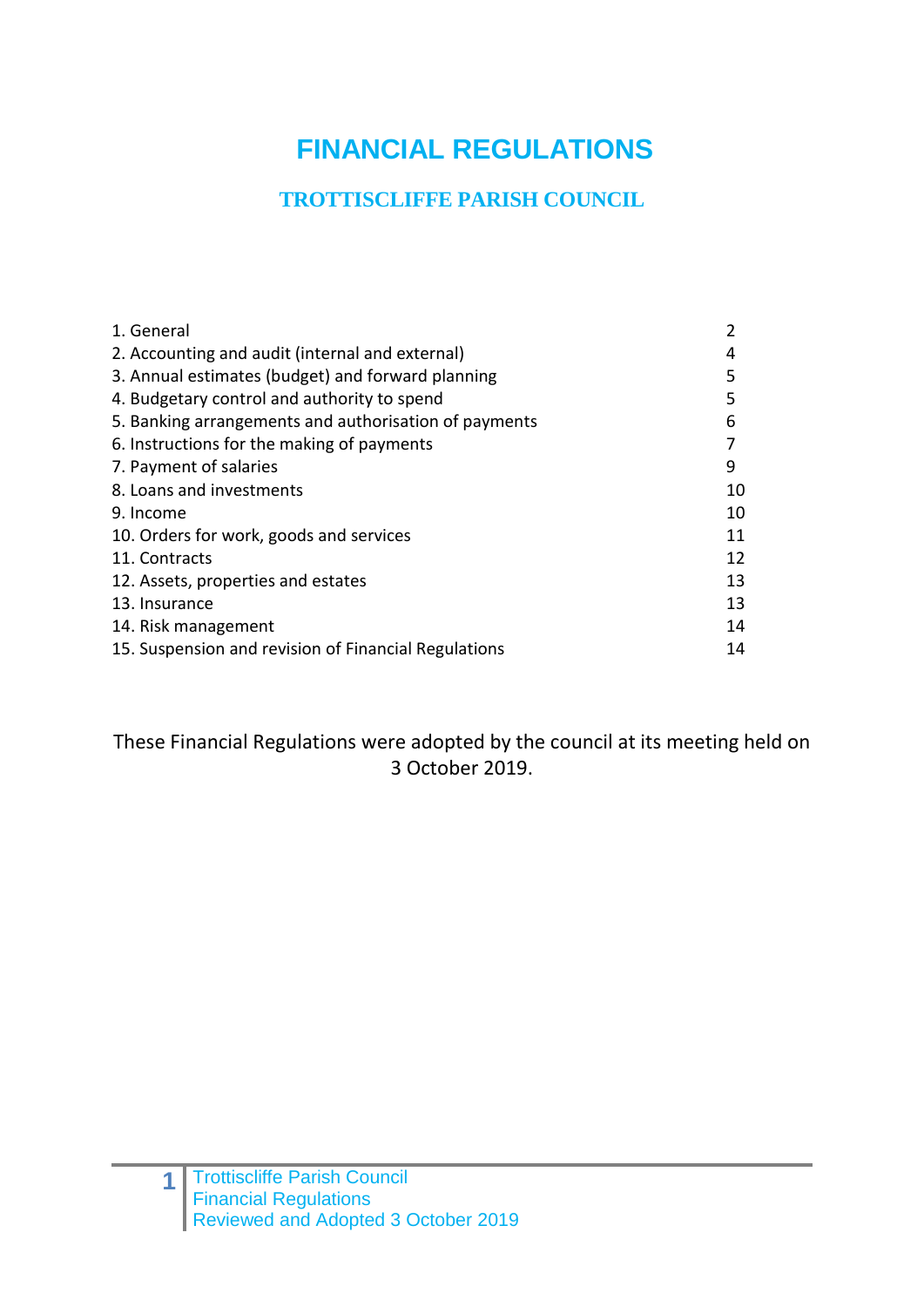#### **1. General**

1.1. These financial regulations govern the conduct of financial management by the council and may only be amended or varied by resolution of the council. Financial regulations are one of the council's three governing policy documents providing procedural guidance for members and officers. Financial regulations must be observed in conjunction with the council's standing orders and any individual financial regulations relating to contracts. 1.2. The council is responsible in law for ensuring that its financial management is adequate and effective and that the council has a sound system of internal control which facilitates the effective exercise of the council's functions, including arrangements for the management of risk.

1.3. The council's accounting control systems must include measures:

- for the timely production of accounts;
- that provide for the safe and efficient safeguarding of public money;
- to prevent and detect inaccuracy and fraud; and
- identifying the duties of officers.

1.4. These financial regulations demonstrate how the council meets these responsibilities and requirements.

1.5. At least once a year, prior to approving the Annual Governance Statement, the council must review the effectiveness of its system of internal control which shall be in accordance with proper practices.

1.6. Deliberate or wilful breach of these Regulations by an employee may give rise to disciplinary proceedings.

1.7. Members of council are expected to follow the instructions within these Regulations and not to entice employees to breach them. Failure to follow instructions within these Regulations brings the office of councillor into disrepute.

1.8. The Responsible Financial Officer (RFO) holds a statutory office to be appointed by the council. The Clerk has been appointed as RFO for this council and these regulations will apply accordingly.

1.9. The RFO;

- acts under the policy direction of the council;
- administers the council's financial affairs in accordance with all Acts, Regulations and proper practices;
- determines on behalf of the council its accounting records and accounting control systems;
- ensures the accounting control systems are observed;
- maintains the accounting records of the council up to date in accordance with proper practices;
- assists the council to secure economy, efficiency and effectiveness in the use of its resources; and
- produces financial management information as required by the council.

1.10. The accounting records determined by the RFO shall be sufficient to show and explain the council's transactions and to enable the RFO to ensure that any income and expenditure account and statement of balances, or record of receipts and payments and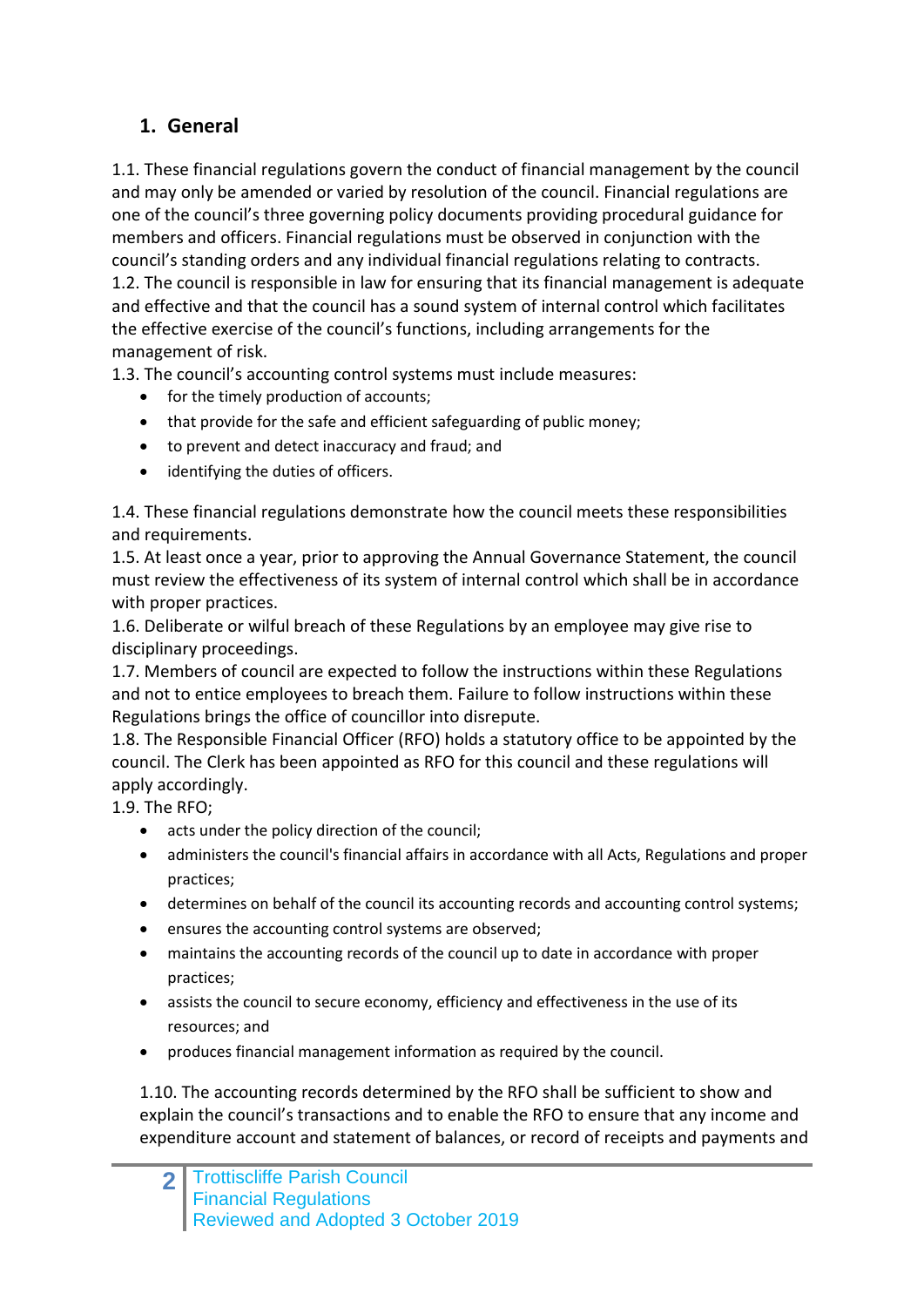additional information, as the case may be, or management information prepared for the council from time to time comply with the Accounts and Audit Regulations.

- 1.11. The accounting records determined by the RFO shall in particular contain:
	- entries from day to day of all sums of money received and expended by the council and the matters to which the income and expenditure or receipts and payments account relate;
	- a record of the assets and liabilities of the council; and
	- wherever relevant, a record of the council's income and expenditure in relation to claims made, or to be made, for any contribution, grant or subsidy.

1.12. The accounting control systems determined by the RFO shall include:

- procedures to ensure that the financial transactions of the council are recorded as soon as reasonably practicable and as accurately and reasonably as possible;
- procedures to enable the prevention and detection of inaccuracies and fraud and the ability to reconstruct any lost records;
- identification of the duties of officers dealing with financial transactions and division of responsibilities of those officers in relation to significant transactions;
- procedures to ensure that uncollectable amounts, including any bad debts are not submitted to the council for approval to be written off except with the approval of the RFO and that the approvals are shown in the accounting records; and
- measures to ensure that risk is properly managed.

1.13. The council is not empowered by these Regulations or otherwise to delegate certain specified decisions. In particular any decision regarding:

- setting the final budget or the precept (council tax requirement);
- approving accounting statements;
- approving an annual governance statement:
- borrowing;
- writing off bad debts:
- declaring eligibility for the General Power of Competence; and
- addressing recommendations in any report from the internal or external auditors, shall be a matter for the full council only.

1.14. In addition, the council must:

- determine and keep under regular review the bank mandate for all council bank accounts;
- approve any grant or a single commitment in excess of £1,000; and
- in respect of the annual salary for any employee have regard to recommendations about annual salaries of employees made by the relevant committee in accordance with its terms of reference.

1.15. In these financial regulations, references to the Accounts and Audit Regulations or 'the regulations' shall mean the regulations issued under the provisions of section 27 of the Audit Commission Act 1998, or any superseding legislation, and then in force unless otherwise specified.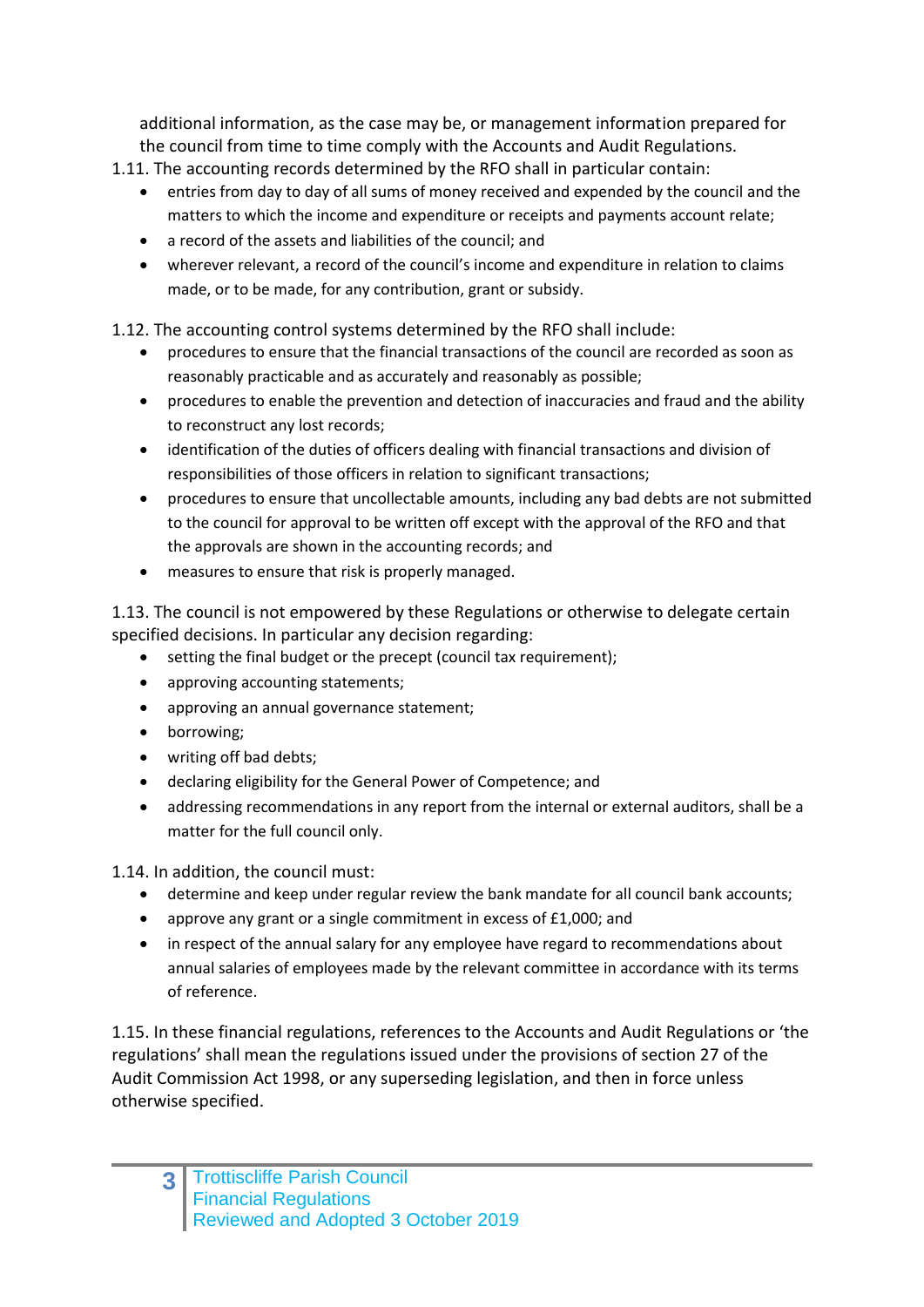## **2. Accounting and audit (internal and external)**

2.1. All accounting procedures and financial records of the council shall be determined by the RFO in accordance with the Accounts and Audit Regulations, appropriate guidance and proper practices.

2.2. On a regular basis, at least once in each quarter, and at each financial year end, a member other than the Chairman shall be appointed to verify bank reconciliations (for all accounts) produced by the RFO. The member shall sign the reconciliations and the original bank statements (or similar document) as evidence of verification. This activity shall on conclusion be reported, including any exceptions, to and noted by the council.

2.3. The RFO shall complete the annual statement of accounts, annual report, and any related documents of the council contained in the Annual Return (as specified in proper practices) as soon as practicable after the end of the financial year and having certified the accounts shall submit them and report thereon to the council within the timescales set by the Accounts and Audit Regulations.

2.4. The council shall ensure that there is an adequate and effective system of internal audit of its accounting records, and of its system of internal control in accordance with proper practices. Any officer or member of the council shall make available such documents and records as appear to the council to be necessary for the purpose of the audit and shall, as directed by the council, supply the RFO, internal auditor, or external auditor with such information and explanation as the council considers necessary for that purpose. 2.5. The internal auditor shall be appointed by and shall carry out the work in relation to internal controls required by the council in accordance with proper practices. 2.6. The internal auditor shall:

- be competent and independent of the financial operations of the council;
- report to council in writing, or in person, on a regular basis with a minimum of one annual written report during each financial year;
- to demonstrate competence, objectivity and independence, be free from any actual or perceived conflicts of interest, including those arising from family relationships; and
- has no involvement in the financial decision making, management or control of the council

2.7. Internal or external auditors may not under any circumstances:

- perform any operational duties for the council;
- initiate or approve accounting transactions; or
- direct the activities of any council employee, except to the extent that such employees have been appropriately assigned to assist the internal auditor.

2.8. For the avoidance of doubt, in relation to internal audit the terms 'independent' and 'independence' shall have the same meaning as is described in proper practices.

2.9. The RFO shall make arrangements for the exercise of electors' rights in relation to the accounts including the opportunity to inspect the accounts, books, and vouchers and display or publish any notices and statements of account required by Audit Commission Act 1998, or any superseding legislation, and the Accounts and Audit Regulations.

2.10. The RFO shall, without undue delay, bring to the attention of all councillors any correspondence or report from internal or external auditors.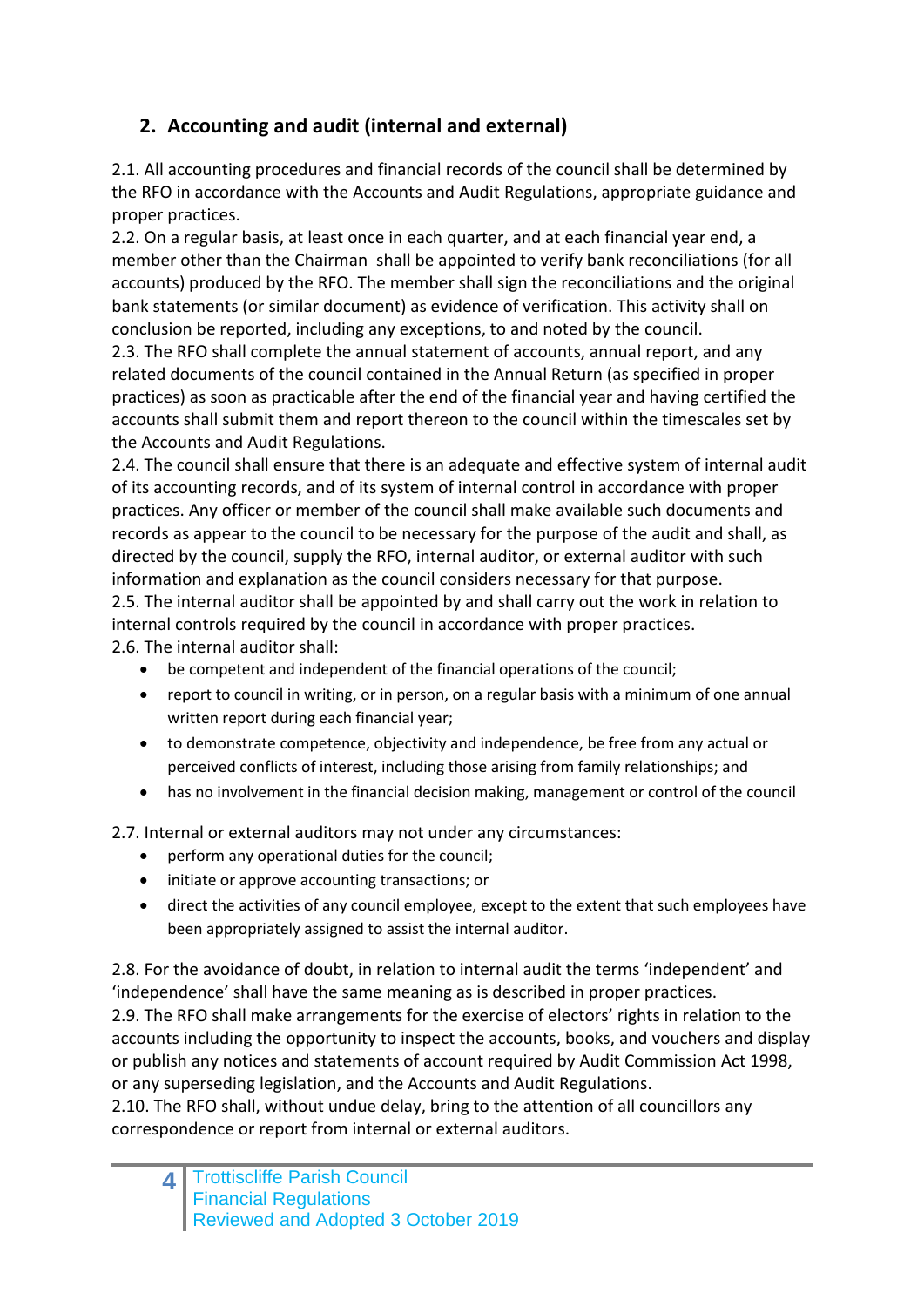# **3. Annual estimates (budget) and forward planning**

3.1. Each committee (if any) shall review its three-year forecast of revenue and capital receipts and payments. Having regard to the forecast, it shall thereafter formulate and submit proposals for the following financial year to the council not later than the end of November each year including any proposals for revising the forecast.

3.2. The RFO must each year, by no later than December, prepare detailed estimates of all receipts and payments including the use of reserves and all sources of funding for the following financial year in the form of a budget to be considered by the council.

3.3. The council shall consider annual budget proposals in relation to the council's three year forecast of revenue and capital receipts and payments including recommendations for the use of reserves and sources of funding and update the forecast accordingly.

3.4. The council shall fix the precept (council tax requirement), and relevant basic amount of council tax to be levied for the ensuing financial year not later than by the end of January each year. The RFO shall issue the precept to the billing authority and shall supply each member with a copy of the approved annual budget.

3.5. The approved annual budget shall form the basis of financial control for the ensuing year.

## **4. Budgetary control and authority to spend**

4.1. Expenditure on revenue items may be authorised up to the amounts included for that class of expenditure in the approved budget. This authority is to be determined by:

- the council for all items over £1000;
- a duly delegated committee of the council for items over £200; or
- the Clerk, in conjunction with Chairman of Council or Chairman of the appropriate committee, for any items below £200.

Such authority is to be evidenced by a minute or by an authorisation slip duly signed by the Clerk, and where necessary also by the appropriate Chairman.

Contracts may not be disaggregated to avoid controls imposed by these regulations. 4.2. No expenditure may be authorised that will exceed the amount provided in the revenue budget for that class of expenditure other than by resolution of the council, or duly delegated committee. During the budget year and with the approval of council having considered fully the implications for public services, unspent and available amounts may be moved to other budget headings or to an earmarked reserve as appropriate ('virement'). 4.3. Unspent provisions in the revenue or capital budgets for completed projects shall not be carried forward to a subsequent year.

4.4. The salary budgets are to be reviewed at least annually in December/January for the following financial year and such review shall be evidenced by a hard copy schedule signed by the Clerk and the Chairman of Council or relevant committee. The RFO will inform committees of any changes impacting on their budget requirement for the coming year in good time.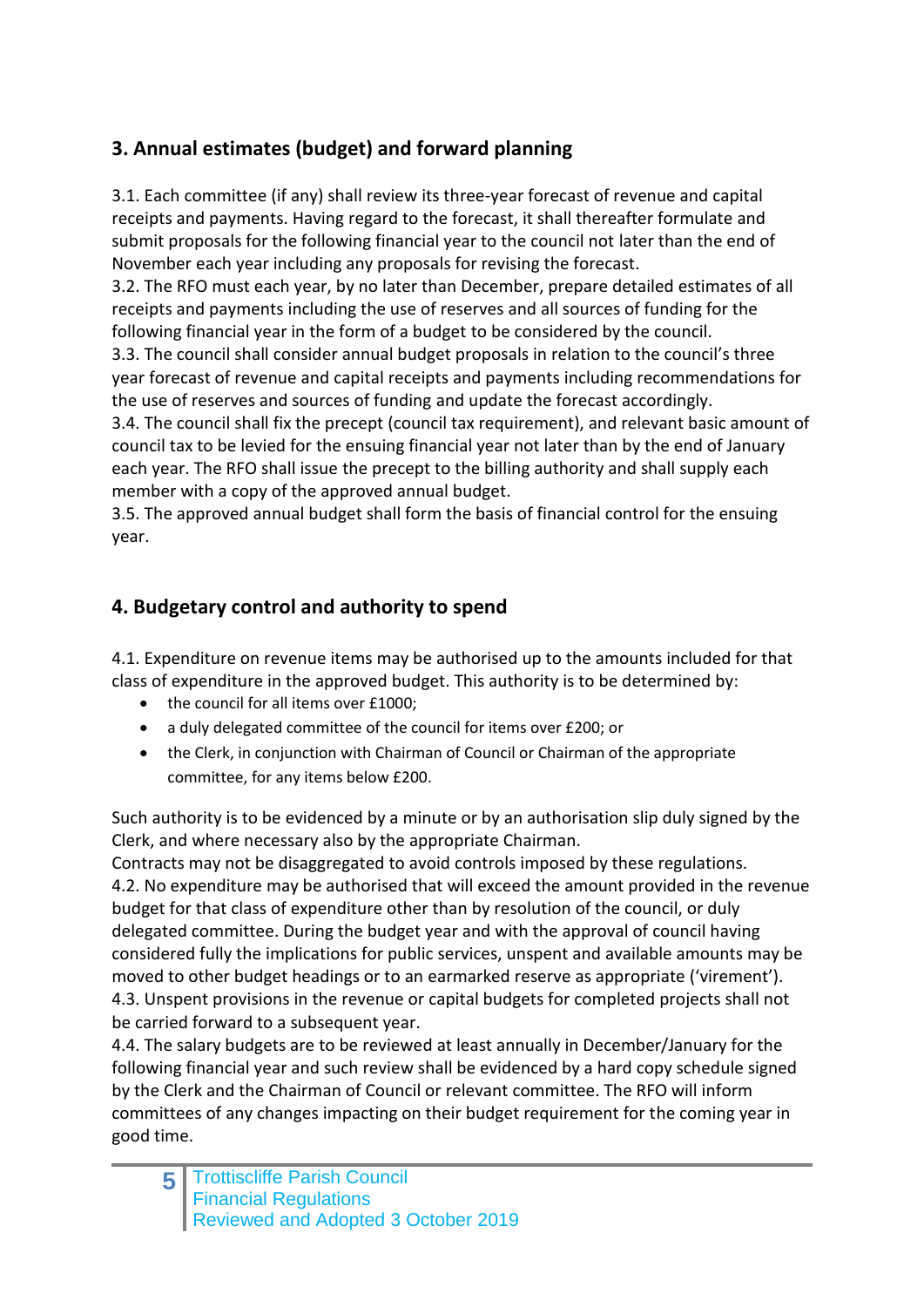4.5. In cases of extreme risk to the delivery of council services, the clerk may authorise revenue expenditure on behalf of the council which in the clerk's judgement it is necessary to carry out. Such expenditure includes repair, replacement or other work, whether or not there is any budgetary provision for the expenditure, subject to a limit of £200. The Clerk shall report such action to the chairman as soon as possible and to the council as soon as practicable thereafter.

4.6. No expenditure shall be authorised in relation to any capital project and no contract entered into or tender accepted involving capital expenditure unless the council is satisfied that the necessary funds are available and the requisite borrowing approval has been obtained.

4.7. All capital works shall be administered in accordance with the council's standing orders and financial regulations relating to contracts.

4.8. The RFO shall regularly provide the council with a statement of receipts and payments to date under each head of the budgets, comparing actual expenditure to the appropriate date against that planned as shown in the budget. These statements are to be prepared at least at the end of each financial quarter and shall show explanations of material variances. For this purpose "material" shall be in excess of 15% of the budget.

4.9. Changes in earmarked reserves shall be approved by council as part of the budgetary control process.

## **5. Banking arrangements and authorisation of payments**

5.1. The council's banking arrangements, including the bank mandate, shall be made by the RFO and approved by the council; banking arrangements may not be delegated to a committee. They shall be regularly reviewed for safety and efficiency.

5.2. The RFO shall prepare a schedule of payments requiring authorisation, forming part of the Agenda for the Meeting and, together with the relevant invoices, present the schedule to council [or finance committee]. The council / committee shall review the schedule for compliance and, having satisfied itself shall authorise payment by a resolution of the council. The approved schedule shall be ruled off and initialled by the Chairman of the Meeting. A detailed list of all payments shall be disclosed within or as an attachment to the minutes of the meeting at which payment was authorised. Personal payments (including salaries, wages, expenses and any payment made in relation to the termination of a contract of employment) may be summarised to remove public access to any personal information.

5.3. All invoices for payment shall be examined, verified and certified by the RFO to confirm that the work, goods or services to which each invoice relates has been received, carried out, examined and represents expenditure previously approved by the council.

5.4. The RFO shall examine invoices for arithmetical accuracy and analyse them to the appropriate expenditure heading. The RFO shall take all steps to pay all invoices submitted, and which are in order, at the next available council [or Finance Committee] meeting. 5.5. The Clerk and RFO shall have delegated authority to authorise the payment of items only in the following circumstances: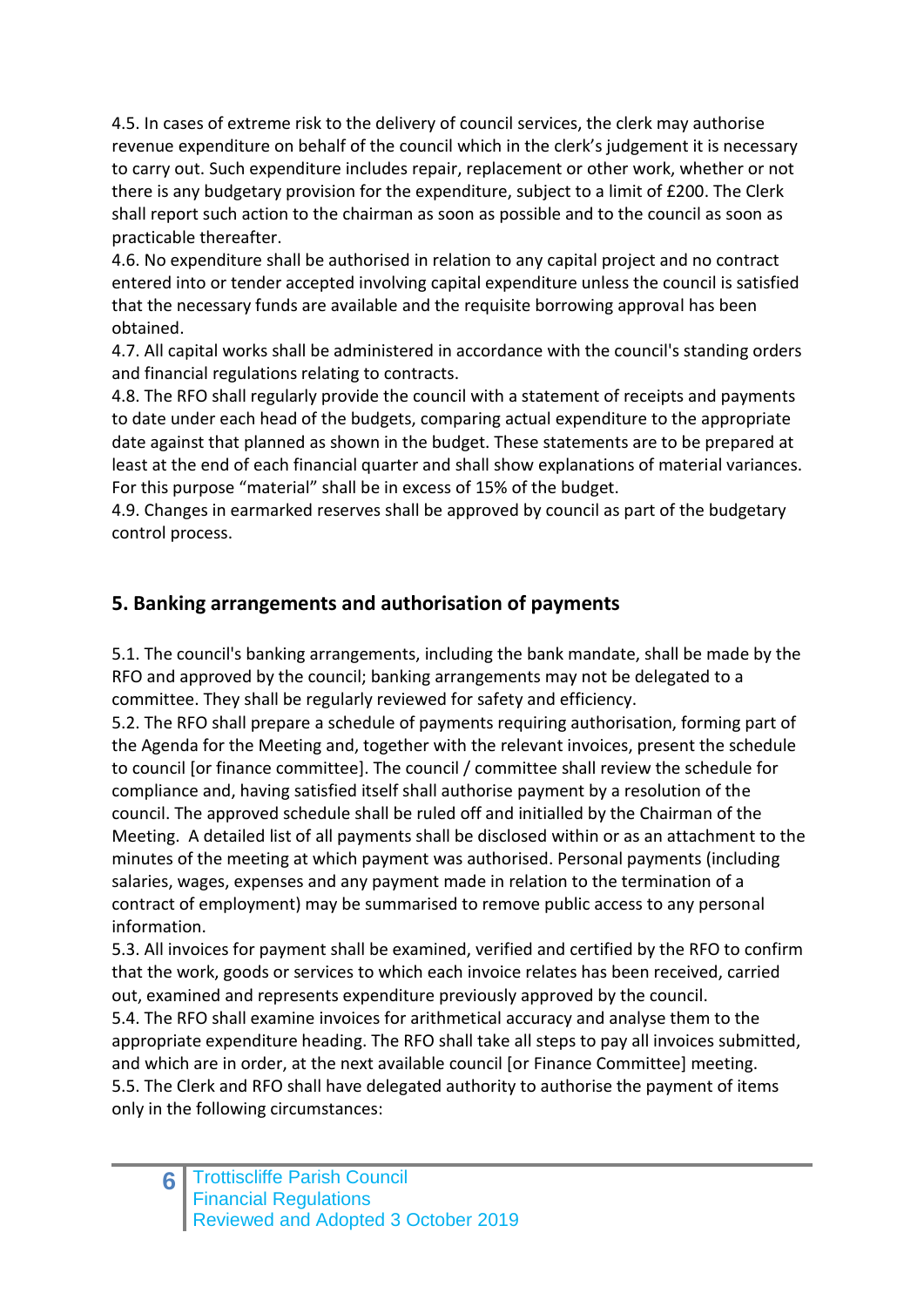a) If a payment is necessary to avoid a charge to interest under the Late Payment of Commercial Debts (Interest) Act 1998, and the due date for payment is before the next scheduled Meeting of council, where the Clerk and RFO certify that there is no dispute or other reason to delay payment, provided that a list of such payments shall be submitted to the next appropriate meeting of council;

b) An expenditure item authorised under 5.6 below (continuing contracts and obligations) provided that a list of such payments shall be submitted to the next appropriate meeting of council [or finance committee]; or

c) fund transfers within the councils banking arrangements up to the sum of £10,000, provided that a list of such payments shall be submitted to the next appropriate meeting of council.

5.6. For each financial year the Clerk/RFO shall draw up a list of due payments which arise on a regular basis as the result of a continuing contract, statutory duty, or obligation (such as but not exclusively) Salaries, PAYE and NI, Superannuation Fund and regular maintenance contracts and the like for which council may authorise payment for the year provided that the requirements of regulation 4.1 (Budgetary Controls) are adhered to, provided also that a list of such payments shall be submitted to the next appropriate meeting of council.

5.7. A record of regular payments made under 5.6 above shall be drawn up and be signed by two members on each and every occasion when payment is authorised - thus controlling the risk of duplicated payments being authorised and / or made.

5.8. In respect of grants a duly authorised committee shall approve expenditure within any limits set by council and in accordance with any policy statement approved by council. Any Revenue or Capital Grant in excess of £5,000 shall before payment, be subject to ratification by resolution of the council.

5.9. Members are subject to the Code of Conduct that has been adopted by the council and shall comply with the Code and Standing Orders when a decision to authorise or instruct payment is made in respect of a matter in which they have a disclosable pecuniary or other interest, unless a dispensation has been granted.

5.10. The council will aim to rotate the duties of members in these Regulations so that onerous duties are shared out as evenly as possible over time.

5.11. Any changes in the recorded details of suppliers, such as bank account records, shall be approved in writing by a Member.

## **6. Instructions for the making of payments**

6.1. The council will make safe and efficient arrangements for the making of its payments. 6.2. Following authorisation under Financial Regulation 5 above, the council, a duly delegated committee or, if so delegated, the Clerk or RFO shall give instruction that a payment shall be made.

6.3. All payments shall be affected by cheque.

6.4. Cheques or orders for payment drawn on the bank account in accordance with the schedule as presented to council or committee shall be signed by two members of council in accordance with a resolution instructing that payment. A member who is a bank signatory, having a connection by virtue of family or business relationships with the beneficiary of a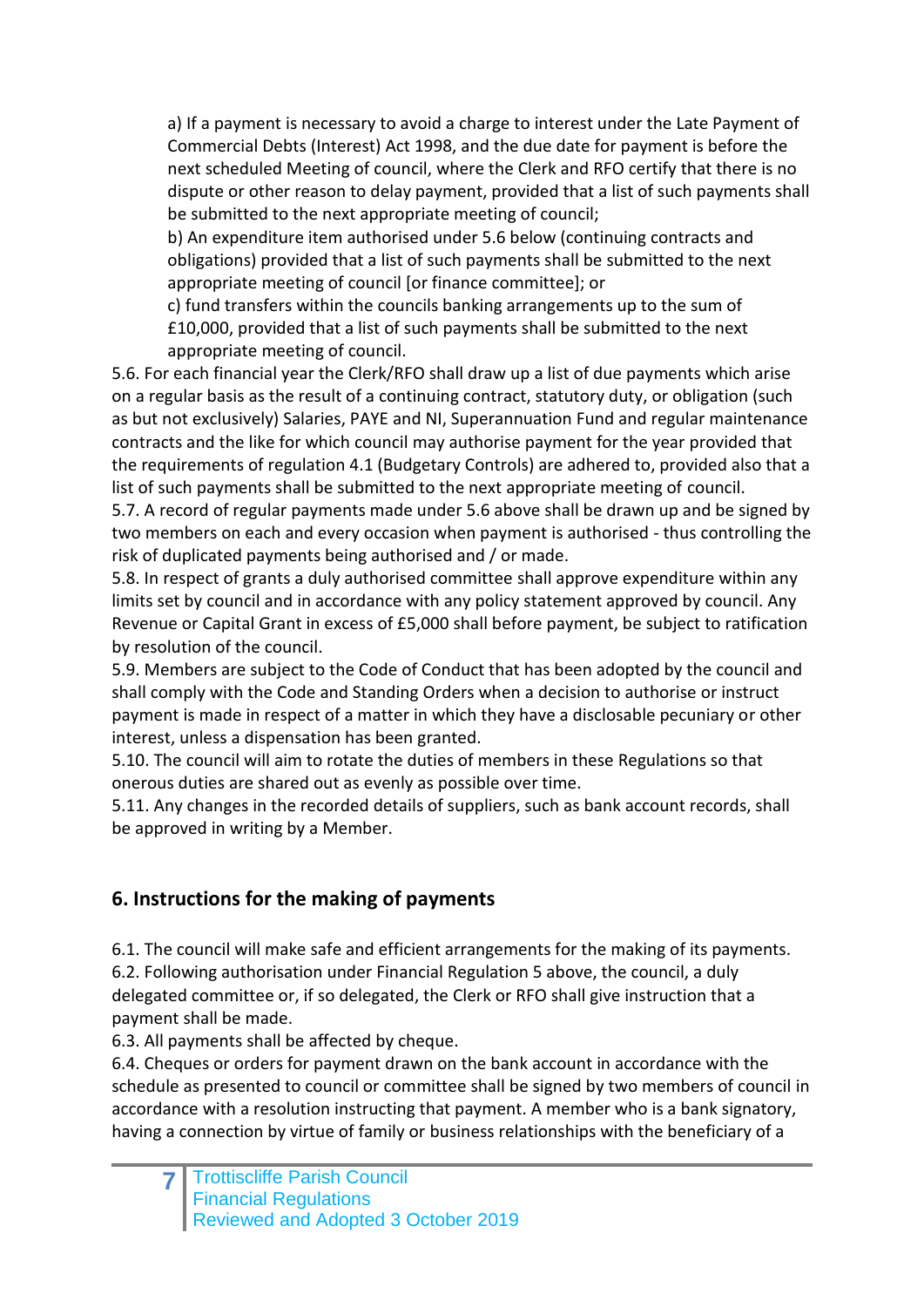payment, should not, under normal circumstances, be a signatory to the payment in question.

6.5. To indicate agreement of the details shown on the cheque or order for payment with the counterfoil and the invoice or similar documentation, the signatories shall each also initial the cheque counterfoil.

6.6. Cheques or orders for payment shall not normally be presented for signature other than at a council or committee meeting (including immediately before or after such a meeting). Any signatures obtained away from such meetings shall be reported to the council [or Finance Committee] at the next convenient meeting.

6.7. If thought appropriate by the council, payment for utility supplies (energy, telephone and water) and any National Non-Domestic Rates may be made by variable direct debit provided that the instructions are signed by two members and any payments are reported to council as made. The approval of the use of a variable direct debit shall be renewed by resolution of the council at least every two years.

6.8. If thought appropriate by the council, payment for certain items (principally salaries) may be made by banker's standing order provided that the instructions are signed, or otherwise evidenced by two members are retained and any payments are reported to council as made. The approval of the use of a banker's standing order shall be renewed by resolution of the council at least every two years.

6.9. If thought appropriate by the council, payment for certain items may be made by BACS or CHAPS methods provided that the instructions for each payment are signed, or otherwise evidenced, by two authorised bank signatories, are retained and any payments are reported to council as made. The approval of the use of BACS or CHAPS shall be renewed by resolution of the council at least every two years.

6.10. If thought appropriate by the council payment for certain items may be made by internet banking transfer provided evidence is retained showing which members approved the payment.

6.11. Where a computer requires use of a personal identification number (PIN) or other password(s), for access to the council's records on that computer, a note shall be made of the PIN and Passwords and shall be handed to and retained by the Chairman of Council in a sealed dated envelope. This envelope may not be opened other than in the presence of two other councillors. After the envelope has been opened, in any circumstances, the PIN and / or passwords shall be changed as soon as practicable. The fact that the sealed envelope has been opened, in whatever circumstances, shall be reported to all members immediately and formally to the next available meeting of the council. This will not be required for a member's personal computer used only for remote authorisation of bank payments. 6.12. No employee or councillor shall disclose any PIN or password, relevant to the working of the council or its bank accounts, to any person not authorised in writing by the council or

a duly delegated committee. 6.13. Regular back-up copies of the records on any computer shall be made and shall be

stored securely away from the computer in question, and preferably off site. 6.14. The council, and any members using computers for the council's financial business, shall ensure that anti-virus, anti-spyware and firewall software with automatic updates, together with a high level of security, is used.

6.15. Where internet banking arrangements are made with any bank, the Clerk [RFO] shall be appointed as the Service Administrator. The bank mandate approved by the council shall

**8** Trottiscliffe Parish Council Financial Regulations Reviewed and Adopted 3 October 2019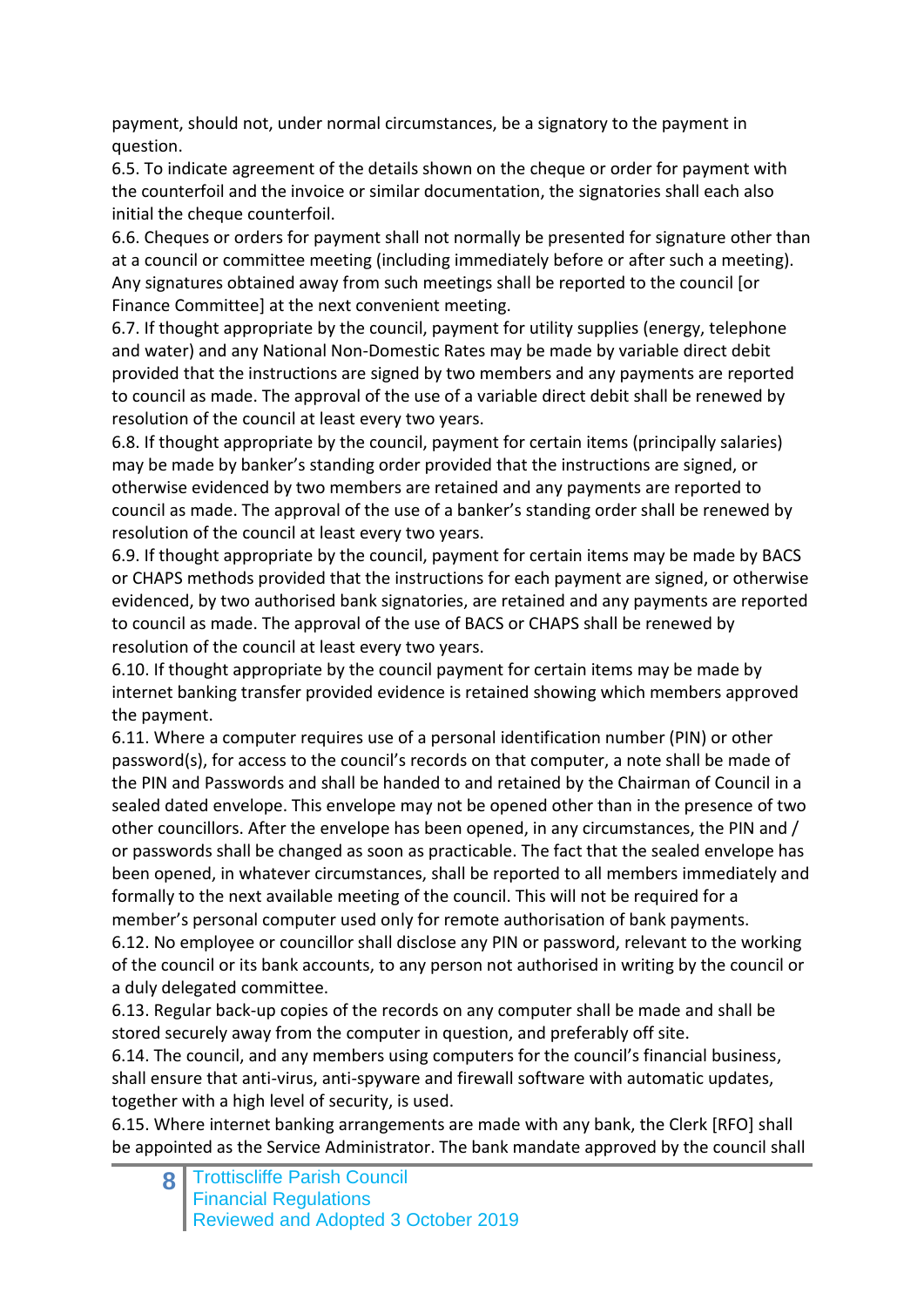identify a number of councillors who will be authorised to approve transactions on those accounts. The bank mandate will state clearly the amounts of payments that can be instructed by the use of the Service Administrator alone, or by the Service Administrator with a stated number of approvals.

6.16. Access to any internet banking accounts will be directly to the access page (which may be saved under "favourites"), and not through a search engine or e-mail link. Remembered or saved passwords facilities must not be used on any computer used for council banking work. Breach of this Regulation will be treated as a very serious matter under these regulations.

6.17. The council will not maintain any form of cash float. All cash received must be banked intact. Any payments made in cash by the Clerk (for example for postage or minor stationery items) shall be refunded on a regular basis, at least quarterly.

## **7. Payment of salaries**

7.1. As an employer, the council shall make arrangements to meet fully the statutory requirements placed on all employers by PAYE and National Insurance legislation. The payment of all salaries shall be made in accordance with payroll records and the rules of PAYE and National Insurance currently operating, and salary rates shall be as agreed by council, or duly delegated committee.

7.2. Payment of salaries and payment of deductions from salary such as may be required to be made for tax, national insurance and pension contributions, or similar statutory or discretionary deductions must be made in accordance with the payroll records and on the appropriate dates stipulated in employment contracts, provided that each payment is reported to the next available council meeting, as set out in these regulations above.

7.3. No changes shall be made to any employee's pay, emoluments, or terms and conditions of employment without the prior consent of the council.

7.4. Each and every payment to employees of net salary and to the appropriate creditor of the statutory and discretionary deductions shall be recorded in a separate confidential record (confidential cash book). This confidential record is not open to inspection or review (under the Freedom of Information Act 2000 or otherwise) other than:

a) by any councillor who can demonstrate a need to know;

b) by the internal auditor;

c) by the external auditor; or

d) by any person authorised under Audit Commission Act 1998, or any superseding legislation.

7.5. The total of such payments in each calendar month shall be reported with all other payments as made as may be required under these Financial Regulations, to ensure that only payments due for the period have actually been paid.

7.6. An effective system of personal performance management should be maintained for the senior officers.

7.7. Any termination payments shall be supported by a clear business case and reported to the council. Termination payments shall only be authorised by council.

7.8. Before employing interim staff, the council must consider a full business case.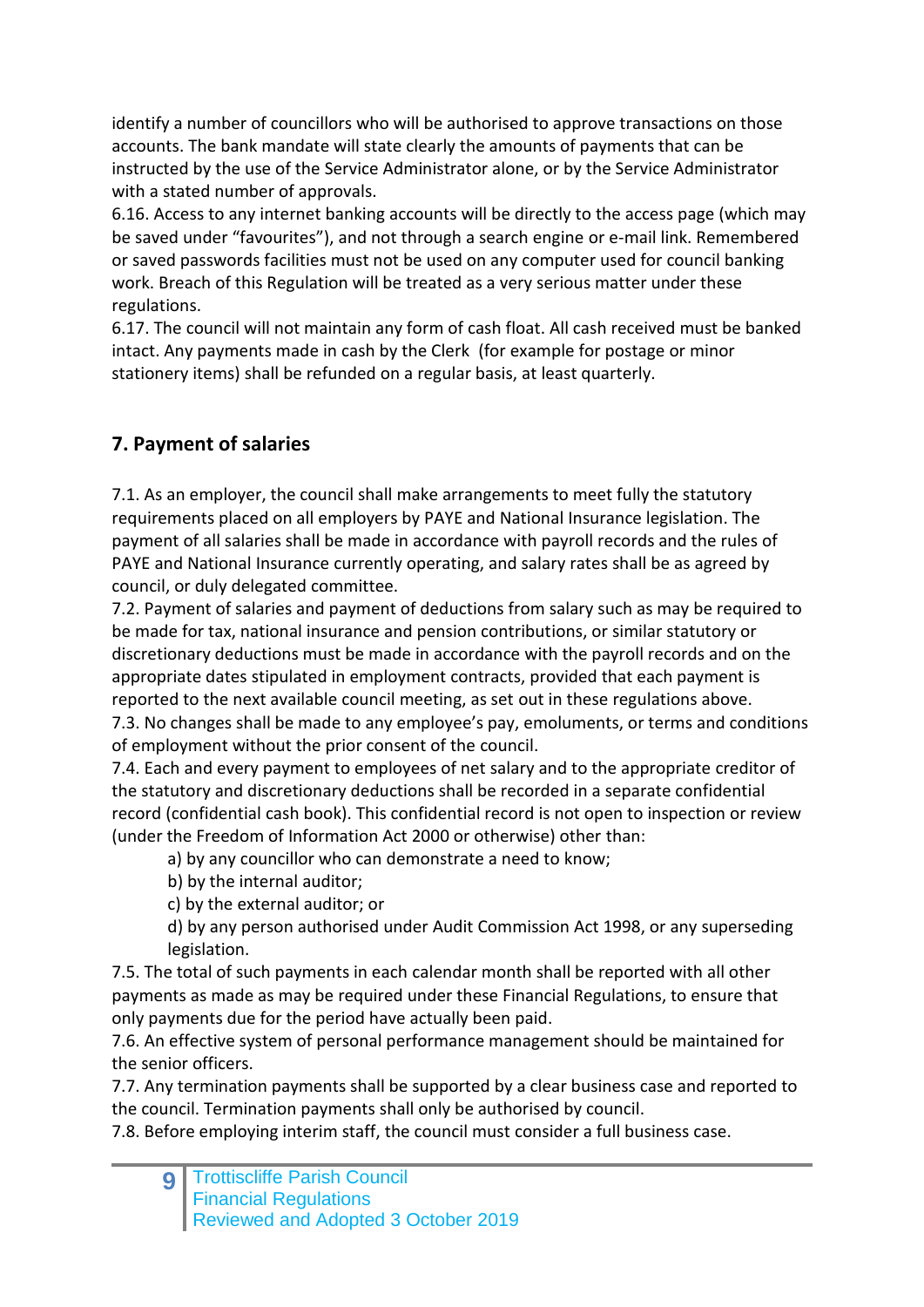## **8. Loans and investments**

8.1. All borrowings shall be affected in the name of the council, after obtaining any necessary borrowing approval. Any application for borrowing approval shall be approved by Council as to terms and purpose. The application for borrowing approval, and subsequent arrangements for the loan shall only be approved by full council.

8.2. Any financial arrangement which does not require formal borrowing approval from the Secretary of State/Welsh Assembly Government (such as Hire Purchase or Leasing of tangible assets) shall be subject to approval by the full council. In each case a report in writing shall be provided to council in respect of value for money for the proposed transaction.

8.3. The council will arrange with the council's banks and investment providers for the sending of a copy of each statement of account to the Chairman of the council at the same time as one is issued to the Clerk or RFO.

8.4. All loans and investments shall be negotiated in the name of the council and shall be for a set period in accordance with council policy.

8.5. The council shall consider the need for an Investment Strategy and Policy which, if drawn up, shall be in accordance with relevant regulations, proper practices and guidance. Any Strategy and Policy shall be reviewed by the council at least annually.

8.6. All investments of money under the control of the council shall be in the name of the council.

8.7. All investment certificates and other documents relating thereto shall be retained in the custody of the RFO.

8.8. Payments in respect of short term or long-term investments, including transfers between bank accounts held in the same bank, or branch, shall be made in accordance with Regulation 5 (Authorisation of payments) and Regulation 6 (Instructions for payments).

## **9. Income**

9.1. The collection of all sums due to the council shall be the responsibility of and under the supervision of the RFO.

9.2. Particulars of all charges to be made for work done, services rendered or goods supplied shall be agreed annually by the council, notified to the RFO and the RFO shall be responsible for the collection of all accounts due to the council.

9.3. The council will review all fees and charges at least annually, following a report of the Clerk.

9.4. Any sums found to be irrecoverable and any bad debts shall be reported to the council and shall be written off in the year.

9.5. All sums received on behalf of the council shall be banked intact as directed by the RFO. In all cases, all receipts shall be deposited with the council's bankers with such frequency as the RFO considers necessary.

9.6. The origin of each receipt shall be entered on the paying-in slip.

9.7. Personal cheques shall not be cashed out of money held on behalf of the council.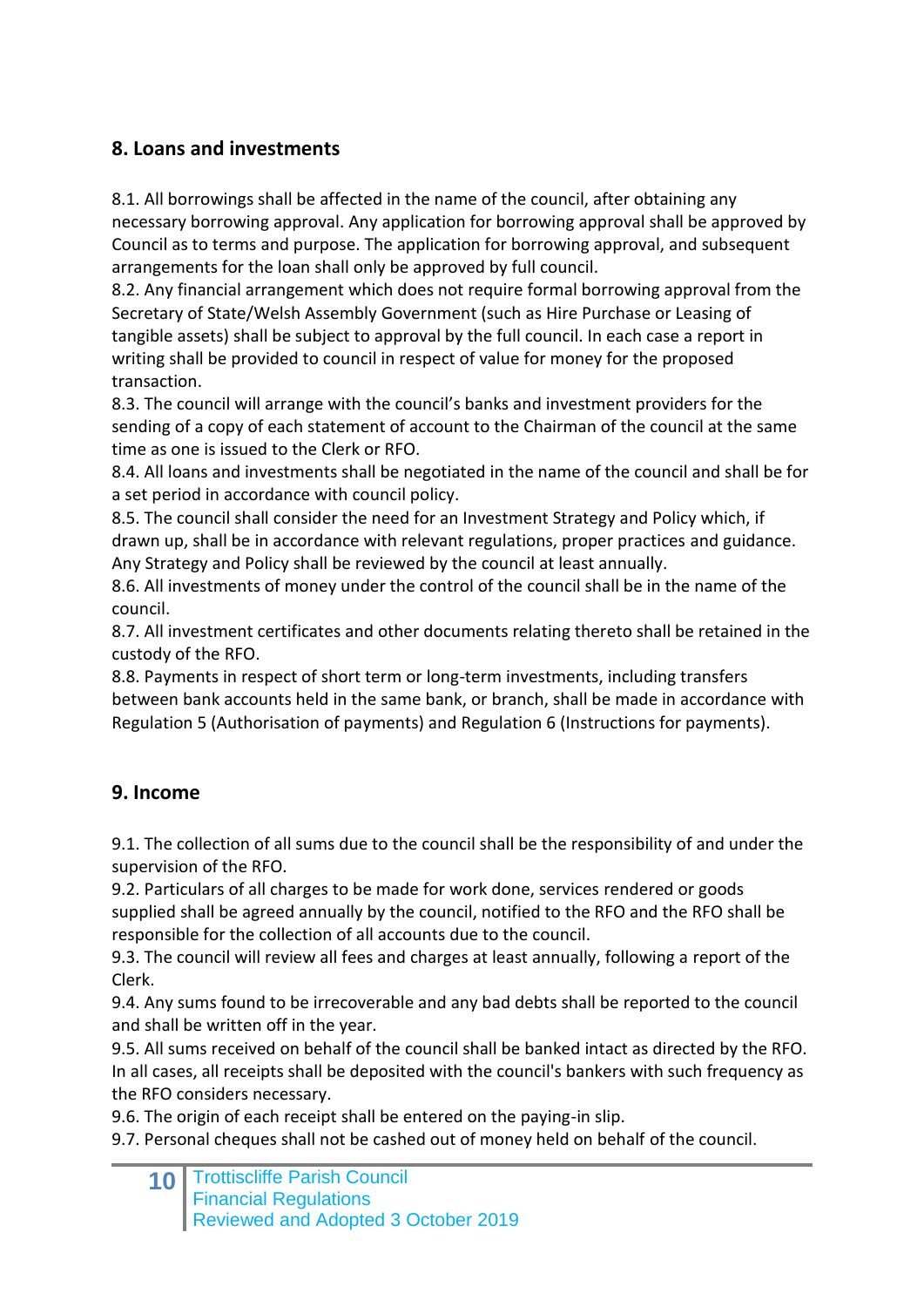9.8. The RFO shall promptly complete any VAT Return that is required. Any repayment claim due in accordance with VAT Act 1994 section 33 shall be made at least annually coinciding with the financial year end.

9.9. Where any significant sums of cash are regularly received by the council, the RFO shall take such steps as are agreed by the council to ensure that more than one person is present when the cash is counted in the first instance, that there is a reconciliation to some form of control such as ticket issues, and that appropriate care is taken in the security and safety of individuals banking such cash.

#### **10. Orders for work, goods and services**

10.1. An official order or letter shall be issued for all work, goods and services unless a formal contract is to be prepared or an official order would be inappropriate. Copies of orders shall be retained.

10.2. Order books shall be controlled by the RFO.

10.3. All members and officers are responsible for obtaining value for money at all times. An officer issuing an official order shall ensure as far as reasonable and practicable that the best available terms are obtained in respect of each transaction, usually by obtaining three or more quotations or estimates from appropriate suppliers, subject to any de minimis provisions in Regulation 11.1 below.

10.4. A member may not issue an official order or make any contract on behalf of the council.

10.5. The RFO shall verify the lawful nature of any proposed purchase before the issue of any order, and in the case of new or infrequent purchases or payments, the RFO shall ensure that the statutory authority shall be reported to the meeting at which the order is approved so that the minutes can record the power being used.

## **11. Contracts**

11.1. Procedures as to contracts are laid down as follows:

a) Every contract shall comply with these financial regulations, and no exceptions shall be made otherwise than in an emergency provided that this regulation need not apply to contracts which relate to items (i) to (vi) below:

i. for the supply of gas, electricity, water, sewerage and telephone services; ii. for specialist services such as are provided by legal professionals acting in disputes;

iii. for work to be executed or goods or materials to be supplied which consist of repairs to or parts for existing machinery or equipment or plant;

iv. for work to be executed or goods or materials to be supplied which constitute an extension of an existing contract by the council;

v. for additional audit work of the external auditor up to an estimated value of £500 (in excess of this sum the Clerk and RFO shall act after consultation with the Chairman and Vice Chairman of council); and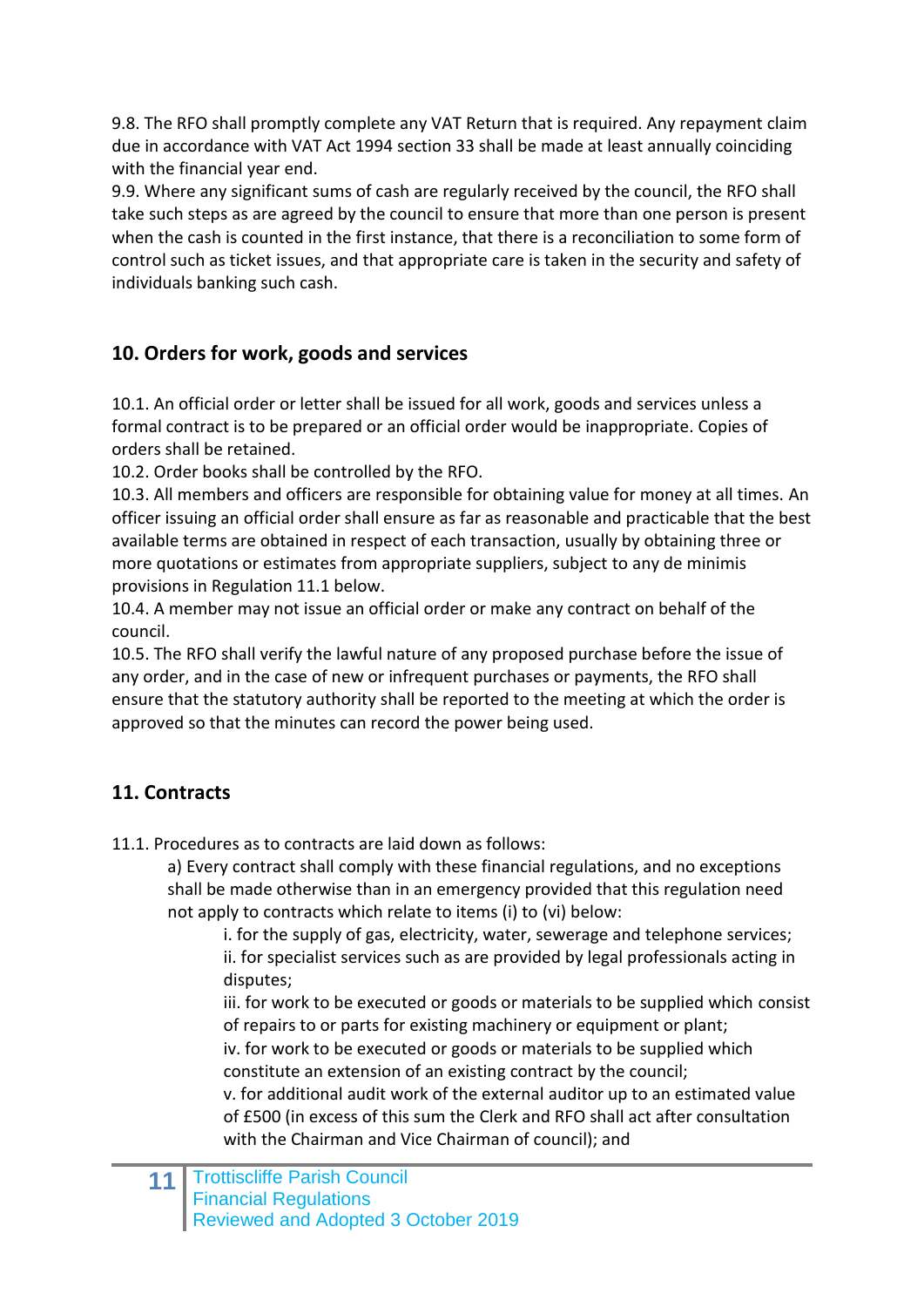vi. for goods or materials proposed to be purchased which are proprietary articles and / or are only sold at a fixed price.

b) Where the council intends to procure or award a public supply contract, public service contract or public works contract as defined by The Public Contracts Regulations 2015 ("the Regulations") which is valued at £25,000 or more, the council shall comply with the relevant requirements of the Regulations<sup>1</sup>.

c) The full requirements of The Regulations, as applicable, shall be followed in respect of the tendering and award of a public supply contract, public service contract or public works contract which exceed thresholds in The Regulations set by the Public Contracts Directive 2014/24/EU (which may change from time to time)<sup>2</sup>. d) When applications are made to waive financial regulations relating to contracts to enable a price to be negotiated without competition the reason shall be embodied in a recommendation to the council.

e) Such invitation to tender shall state the general nature of the intended contract and the Clerk shall obtain the necessary technical assistance to prepare a specification in appropriate cases. The invitation shall in addition state that tenders must be addressed to the Clerk in the ordinary course of post. Each tendering firm shall be supplied with a specifically marked envelope in which the tender is to be sealed and remain sealed until the prescribed date for opening tenders for that contract.

f) All sealed tenders shall be opened at the same time on the prescribed date by the Clerk in the presence of at least one member of council.

g) Any invitation to tender issued under this regulation shall be subject to Standing Orders and shall refer to the terms of the Bribery Act 2010.

h) When it is to enter into a contract of less than £25,000 in value for the supply of goods or materials or for the execution of works or specialist services other than such goods, materials, works or specialist services as are excepted as set out in paragraph (a) the Clerk or RFO shall obtain 3 quotations (priced descriptions of the proposed supply); where the value is below £3,000 and above £200 the Clerk or RFO shall strive to obtain 3 estimates. Otherwise, Regulation 10.3 above shall apply. i) The council shall not be obliged to accept the lowest or any tender, quote or estimate.

j) Should it occur that the council, or duly delegated committee, does not accept any tender, quote or estimate, the work is not allocated and the council requires further pricing, provided that the specification does not change, no person shall be permitted to submit a later tender, estimate or quote who was present when the original decision-making process was being undertaken.

<sup>1</sup> The Regulations require councils to use the Contracts Finder website to advertise contract opportunities, set out the procedures to be followed in awarding new contracts and to publicise the award of new contracts

<sup>2</sup> Thresholds currently applicable are:

1

a) For public supply and public service contracts 209,000 Euros (£181,302) b) For public works contracts 5,225,000 Euros (£4,551,413)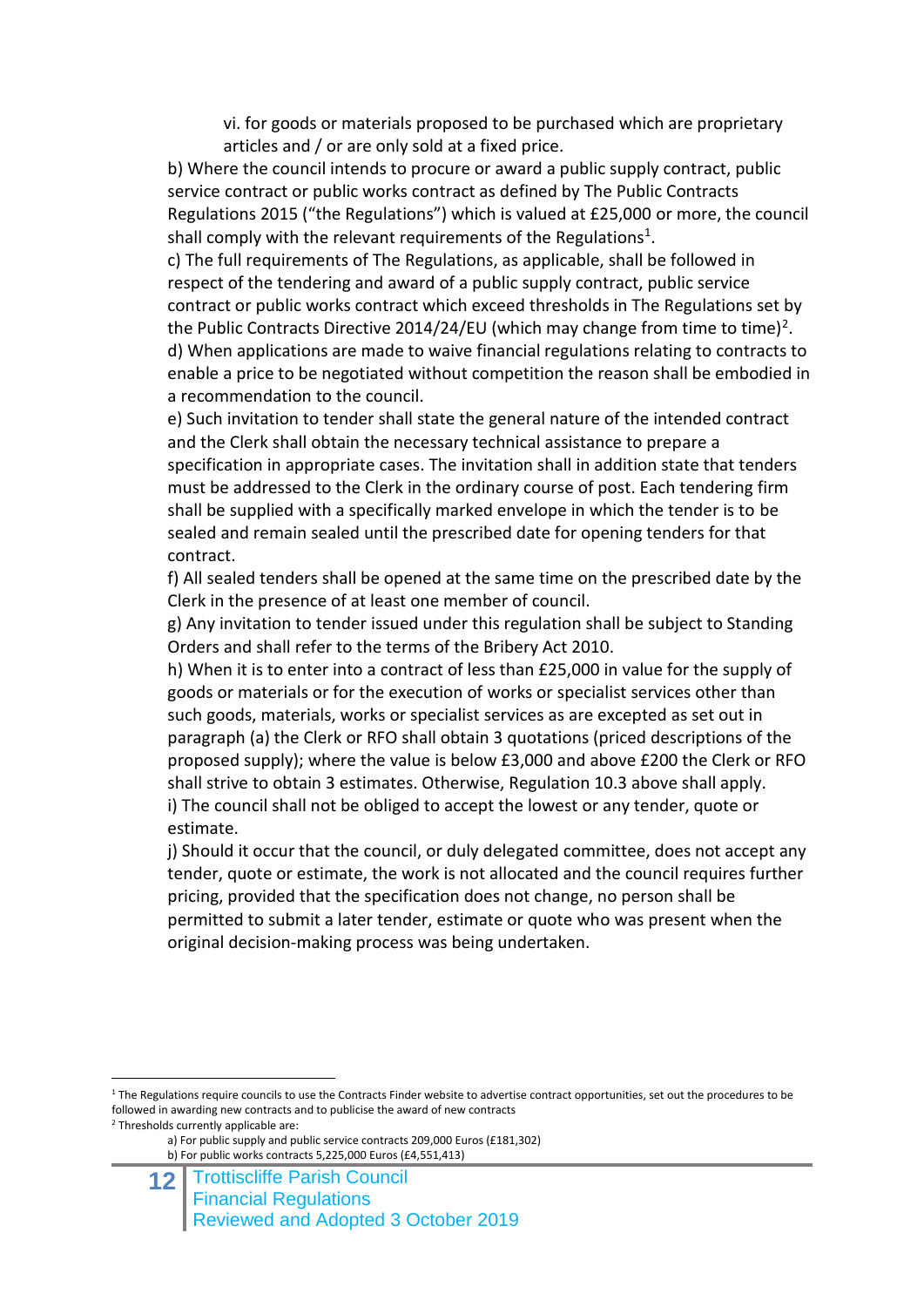#### **12. Assets, properties and estates**

12.1. The Clerk shall make appropriate arrangements for the custody of all title deeds and Land Registry Certificates of properties held by the council. The RFO shall ensure a record is maintained of all properties held by the council, recording the location, extent, plan, reference, purchase details, nature of the interest, tenancies granted, rents payable and purpose for which held in accordance with Accounts and Audit Regulations.

12.2. No tangible moveable property shall be purchased or otherwise acquired, sold, leased or otherwise disposed of, without the authority of the council, together with any other consents required by law, save where the estimated value of any one item of tangible movable property does not exceed £250.

12.3. No real property (interests in land) shall be sold, leased or otherwise disposed of without the authority of the council, together with any other consents required by law. In each case a report in writing shall be provided to council in respect of valuation and surveyed condition of the property (including matters such as planning permissions and covenants) together with a proper business case (including an adequate level of consultation with the electorate).

12.4. No real property (interests in land) shall be purchased or acquired without the authority of the full council. In each case a report in writing shall be provided to council in respect of valuation and surveyed condition of the property (including matters such as planning permissions and covenants) together with a proper business case (including an adequate level of consultation with the electorate).

12.5. Subject only to the limit set in Regulation 14.2 above, no tangible moveable property shall be purchased or acquired without the authority of the full council. In each case a report in writing shall be provided to council with a full business case.

12.6. The RFO shall ensure that an appropriate and accurate Register of Assets and Investments is kept up to date. The continued existence of tangible assets shown in the Register shall be verified at least annually, possibly in conjunction with a health and safety inspection of assets.

#### **13. Insurance**

13.1. Following the annual risk assessment (per Regulation 17), the RFO shall effect all insurances and negotiate all claims on the council's insurers [in consultation with the Clerk]. 13.2 The RFO shall keep a record of all insurances effected by the council and the property and risks covered thereby and annually review it.

13.3. The RFO shall be notified of any loss liability or damage or of any event likely to lead to a claim, and shall report these to council at the next available meeting.

13.4. All appropriate members and employees of the council shall be included in a suitable form of security or fidelity guarantee insurance which shall cover the maximum risk exposure as determined annually by the council, or duly delegated committee.